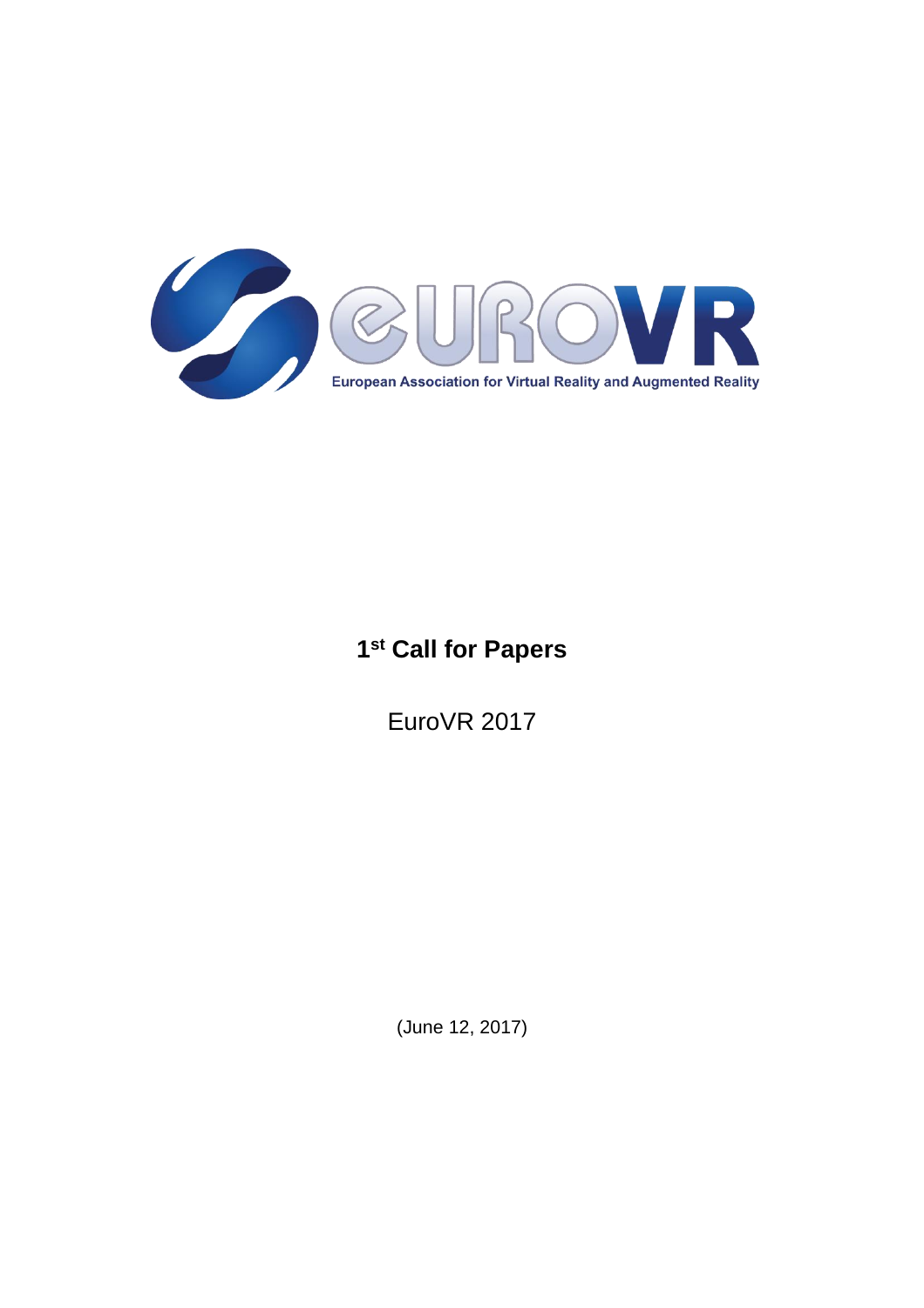**Laval Virtual Center** and **EuroVR** association [\(https://www.eurovr-association.org/\)](https://www.eurovr-association.org/) would like to cordially invite you to consider contributing to **EuroVR 2017**

\*\*\*\*\*\*\*\*\*\*\*\*\*\*\*\*\*\*\*\*\*\*\*\*\*\*\*\*\*\*\*\*\*\*\*\*\*\*\*\*\*\*\*\*\*\*\*\*\*\*\*\*\*\*\*\*\*\*\*\*\*\*\*\*\*\*\*\*\*\*\*\*

# **CALL FOR PAPERS**

# **14th annual EuroVR conference**

12-14 December, 2017 Laval, France

# <http://eurovr2017.laval-virtual.org/>

#### \*\*\*\*\*\*\*\*\*\*\*\*\*\*\*\*\*\*\*\*\*\*\*\*\*\*\*\*\*\*\*\*\*\*\*\*\*\*\*\*\*\*\*\*\*\*\*\*\*\*\*\*\*\*\*\*\*\*\*\*\*\*\*\*\*\*\*\*\*\*\*\*

After Bremen (2014), Lecco (2015) and Athens (2016), we are pleased to announce **EuroVR 2017**, the annual conference of a series started thanks to the INTUITION Network of Excellence in Virtual and Augmented Reality supported by European Commission from 2004 to 2008, then imbedded within the Joint Virtual Reality Conferences (JVRC) from 2009 to 2013.

As in previous years, **EuroVR 2017** will bring together people from industry, commerce, and research including technology developers, suppliers and all those interested in virtual reality, augmented or mixed reality (VR, AR, MR) and 3D user interfaces, to exchange knowledge and share experiences of new results and applications, enjoy live demonstrations of current and emerging technologies, and form collaborations for future work.

#### **TYPES OF CONTRIBUTIONS**

- Scientific/Technical Track (14-20 page long papers or 8-10 page short papers, both in one column Springer format): original, unpublished papers documenting new research contributions, practice and experience, or novel applications in VR/AR/MR.
- Industrial Track (1 page abstract): best practices, industrial use cases of VR/AR/MR, project results and demonstrations of VR/AR/MR applications in industry, and/or actual or potential transfers of academic results.
- Poster Track (2 page abstract): recently completed work, work in progress, or publicly presentable ideas for unimplemented and/or unusual systems or applications.
- Demonstration Track (2 pages abstract): live demonstrations of past and on-going projects. Technology developers and suppliers, exhibitors, digital artists and members of the VR/AR/MR industrial communities are all invited to exhibit and demonstrate the latest technologies and applications.

Authors of accepted scientific/technical papers and industrial track submissions will be expected to attend the conference and make a 15-25 minute oral presentation. The authors of accepted posters and demonstrations will have to make a brief oral presentation on their work in addition to the poster or demo presentations.

#### **SUBMISSION GUIDELINES**

Please, consult submission details here: <http://eurovr2017.laval-virtual.org/contributions/submission>

Scientific/Technical papers accepted by the International Program Committee (IPC) will be published in an ISBN special issue of the **Lecture Notes in Computer Science (LNCS) series edited by Springer**. In addition, some of the best papers will be selected by a special committee to be invited to submit an extended version to the **open access journal Frontiers in Virtual Environments**.

All abstracts, including industrial abstracts, poster abstracts, and demo abstracts, accepted by their related committees will be published in an ISBN-registered USB key proceedings.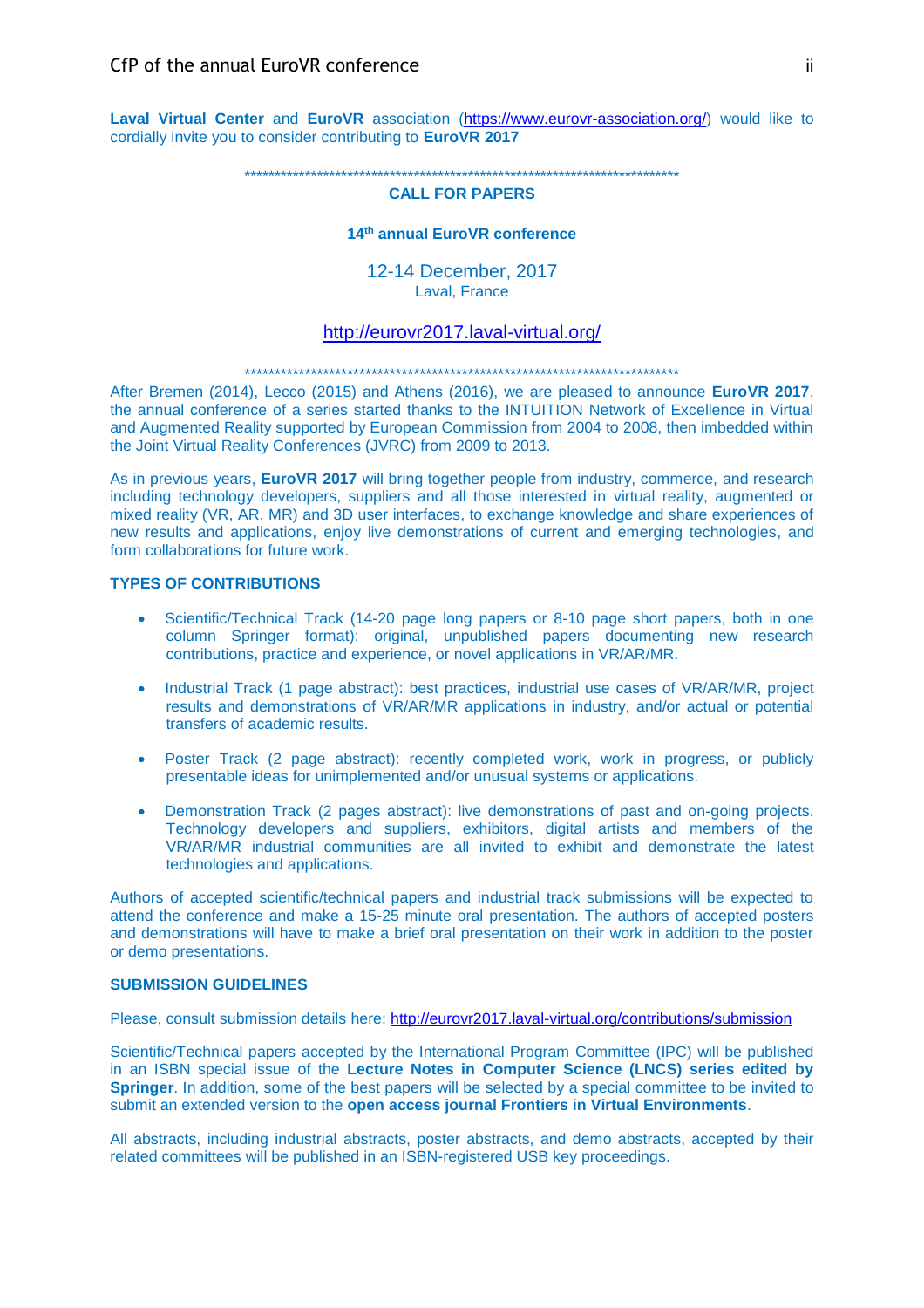# **TOPICS OF INTEREST**

Topics of interest include, but are not limited to:

# **Human factors issues**

- User studies and evaluation
- Presence and cognition
- 3D user interfaces and/or 3D interaction metaphors
- Self-representation and embodiment, virtual humans
- Sickness and side effects
- Realism, validity and fidelity
- Cost effectiveness and cost efficiency

# **Technologies**

- Virtual Reality (VR) system architecture
- Collaborative and distributed VR
- Augmented Reality (AR) and mobile devices
- Augmented Virtuality (AV) and tangible interfaces
- Mixed Reality (MR)
- Tracking and motion technologies
- Advances in display technologies
- Image-based 3D modeling and rendering
- Realistic graphic rendering of dynamic or complex scenes
- 3D audio rendering and related technologies
- Haptic systems and devices
- Real-time modeling & simulation
- Multimodal interaction in immersive environments
- Immersive collaboration: technologies, use cases, management

#### **Applications**

- Industrial applications
- Aerospace and Transport
- Construction and Architecture
- Manufacturing and Engineering
- Medical and Rehabilitation
- Product and Process design
- Training and Education
- Cultural applications
- Serious Gaming and Edutainment

# **MAIN DEADLINES**

For **Scientific/Technical papers (long & short)**, all submissions have to be uploaded on the Online Conference Service (OCS) of Springer which will be indicated on the EuroVR 2017 website soon:

- Submission : **September 29, 2017**
- Notification : **October 27, 2017**
- Camera ready : November 03, 2017

For **Industrial abstracts, Poster & Demo (long abstract)**, all submissions have to be uploaded on the EasyChair which will be indicated on the EuroVR 2017 website soon:

- Submission : **October 13, 2017**
- Notification : **November 03, 2017**
- Camera ready : **November 10, 2017**

Early bird registration: **November 12, 2017** Conference days: **December 12-14, 2017**